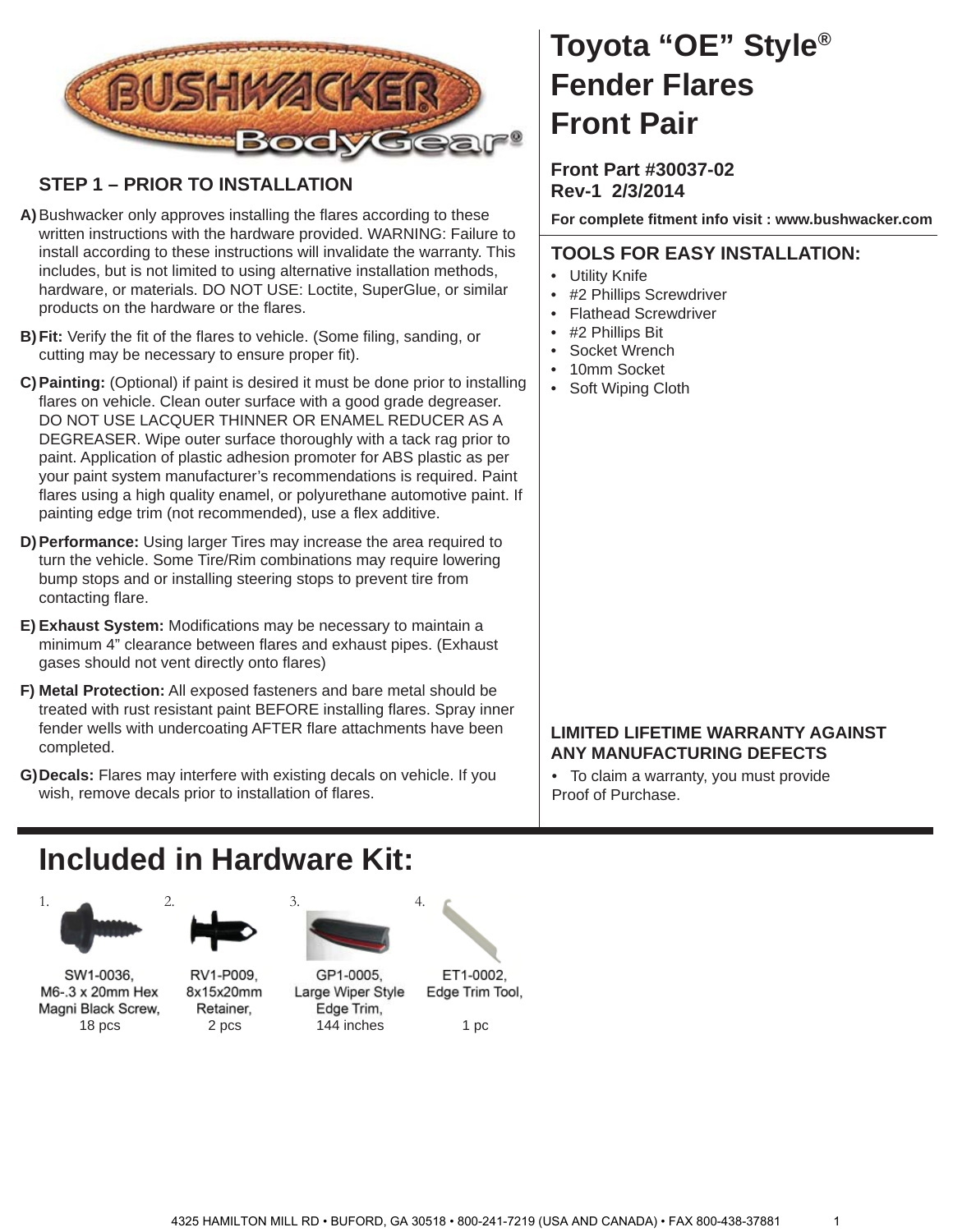# **Components List:**



### **EDGE TRIM INSTALLATION**

A. Peel two to three inches of red vinyl backing away from Edge Trim (GP1-0005) tape. Applying the adhesive side of the edge trim to the inner side of the flare, affix the edge trim to the top edge of the flare (the portion that comes in contact with the vehicle).

B. Press edge trim into place along the top edge of the flare in one-foot increments, pulling red vinyl backing free as you continue to work your way around the top edge of the flare.



### **Front Flare Installation Procedures (Passenger Side):**



Using a 10mm socket, remove two factory fasteners from front of wheel well.



Using a 10mm socket, remove two factory screws from factory mud guard as shown.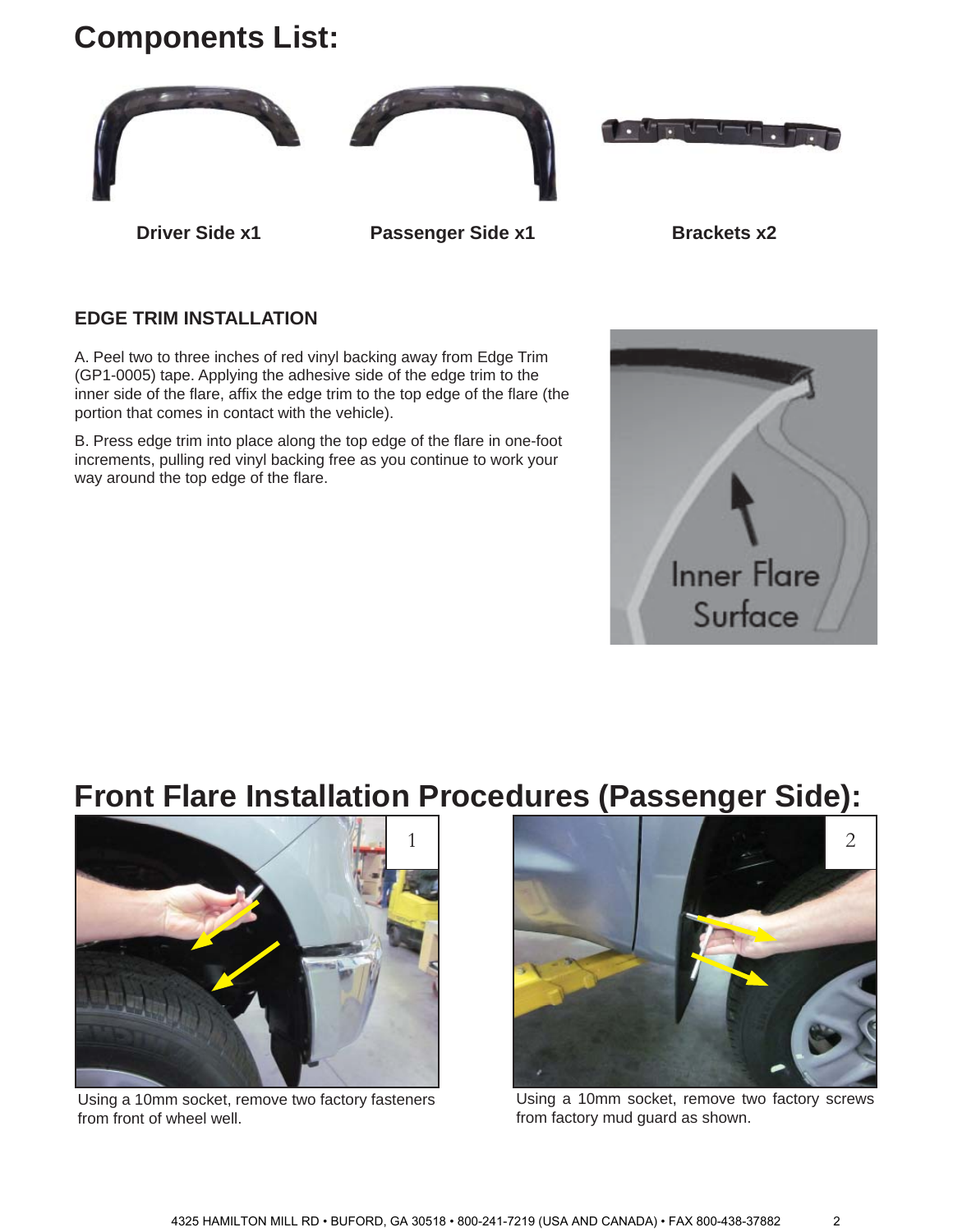

Remove push retainer from underside of factory mud guard.



Using two supplied 20mm Hex Screws (SW1-0036), attach bracket to factory holes with a 10mm socket.



Place flare on fender, alighning holes with clips on the bracket. Start two supplied 20mm Hex Screws (SW1-0036) throught two holes on the top of the flare and into clips.



Start three supplied 20mm Hex Screws (SW1-0036) through three rear holes in flare and into factory holes in rear of wheel well.



Start two supplied 20mm Hex Screws through forward most holes in flare and into factory hole locations.



Install supplied push retainer (RV1-P009) into factory hole on underside of mudguard.